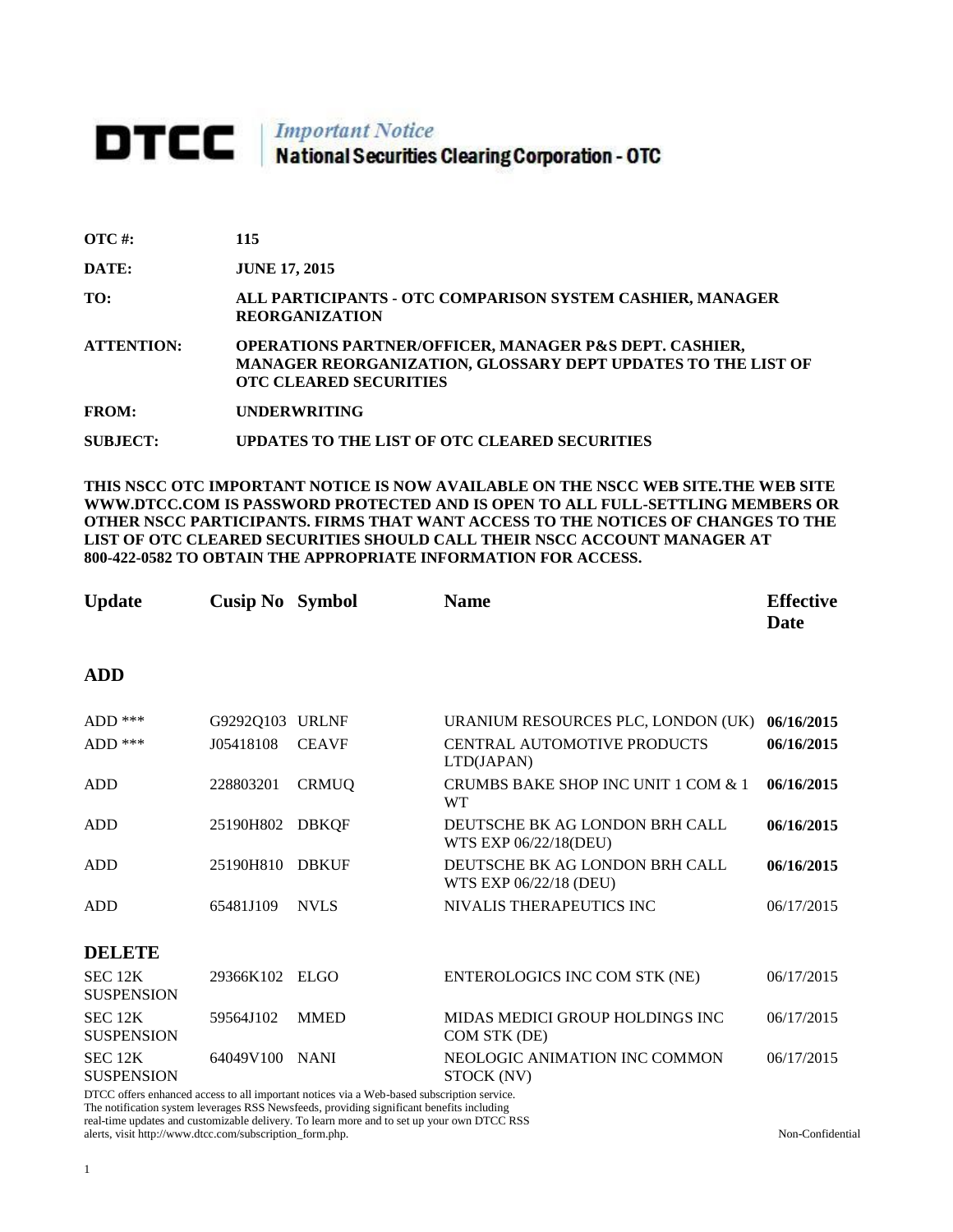| SEC 12K<br><b>SUSPENSION</b> | 68404E108 | ORAC        | ORACO RESOURCES INC COM                       | 06/17/2015 |
|------------------------------|-----------|-------------|-----------------------------------------------|------------|
| SEC 12K<br><b>SUSPENSION</b> | 76155D104 | <b>REVO</b> | REVOLUTIONARY CONCEPTS INC COM<br>STK (NV)    | 06/17/2015 |
| SEC 12K<br><b>SUSPENSION</b> | 80517R207 | <b>SVMI</b> | SAVI MEDIA GROUP, INC                         | 06/17/2015 |
| SEC 12K<br><b>SUSPENSION</b> | 815787106 | <b>SEFE</b> | SEFE, INC COM STOCK                           | 06/17/2015 |
| SEC 12K<br><b>SUSPENSION</b> | 832677108 | <b>SMKY</b> | SMOKY MARKET FOODS, INC. COMMON<br>STOCK (NV) | 06/17/2015 |
| SEC 12K<br><b>SUSPENSION</b> | 83437G103 | <b>SLTA</b> | SOLTERA MINING CORP. COMMON STOCK 06/17/2015  |            |
| SEC 12K<br><b>SUSPENSION</b> | 978006104 | <b>WLVH</b> | WOLVERINE HLDG CORP COM STK (DE)              | 06/17/2015 |

## **SYMBOL CHANGES**

| 00084J107 ABOTD TO: ABOT ABT MNG INC                    | 06/17/2015 |
|---------------------------------------------------------|------------|
| 45772J208 IRMGD TO: IRMGF INSPIRATION MNG CORP (CANADA) | 06/17/2015 |

## **REORGANIZATION**

| <b>DELETE</b> | 30212V201       | <b>UULFF</b> | <b>EXPEDITION MINING ORD SHS (CDA)</b>                |            |
|---------------|-----------------|--------------|-------------------------------------------------------|------------|
| <b>ADD</b>    | 30212V300 UULFD |              | <b>EXPEDITION MNG INC (CANADA)</b>                    | 06/17/2015 |
| <b>DELETE</b> | 44951M108 IEGH  |              | IEG HOLDINGS CORPORATION (NEW)<br><b>COMMON STOCK</b> |            |
| <b>ADD</b>    | 44951M207 IEGHD |              | <b>IEG HLDGS CORP</b>                                 | 06/17/2015 |
| <b>DELETE</b> | 68558C106       | EORBF        | ORBITE ALUMINAE INC ORD SHS (CDA)                     |            |
| <b>ADD</b>    | 68558W102 EORBF |              | ORBITE TECHNOLOGIES INC (CANADA)                      | 06/17/2015 |
| <b>DELETE</b> | 74624L104       | <b>PUBC</b>  | <b>PUREBASE CORP</b>                                  |            |
| ADD           | 74624L203       | <b>PUBCD</b> | <b>PUREBASE CORP</b>                                  | 06/17/2015 |
| <b>DELETE</b> | 75585A300       | REAC         | REAL ESTATE CONTACTS INC COM STK<br>(FL)              |            |
| <b>ADD</b>    | 75585A409       | <b>REACD</b> | <b>REAL ESTATE CONTACTS</b>                           | 06/17/2015 |
| <b>DELETE</b> | 928449107       | <b>VSUL</b>  | VISUALANT, INCORPORATED COMMON<br><b>STOCK</b>        |            |
| ADD           | 928449206       | <b>VSULD</b> | VISUALANT INC                                         | 06/17/2015 |